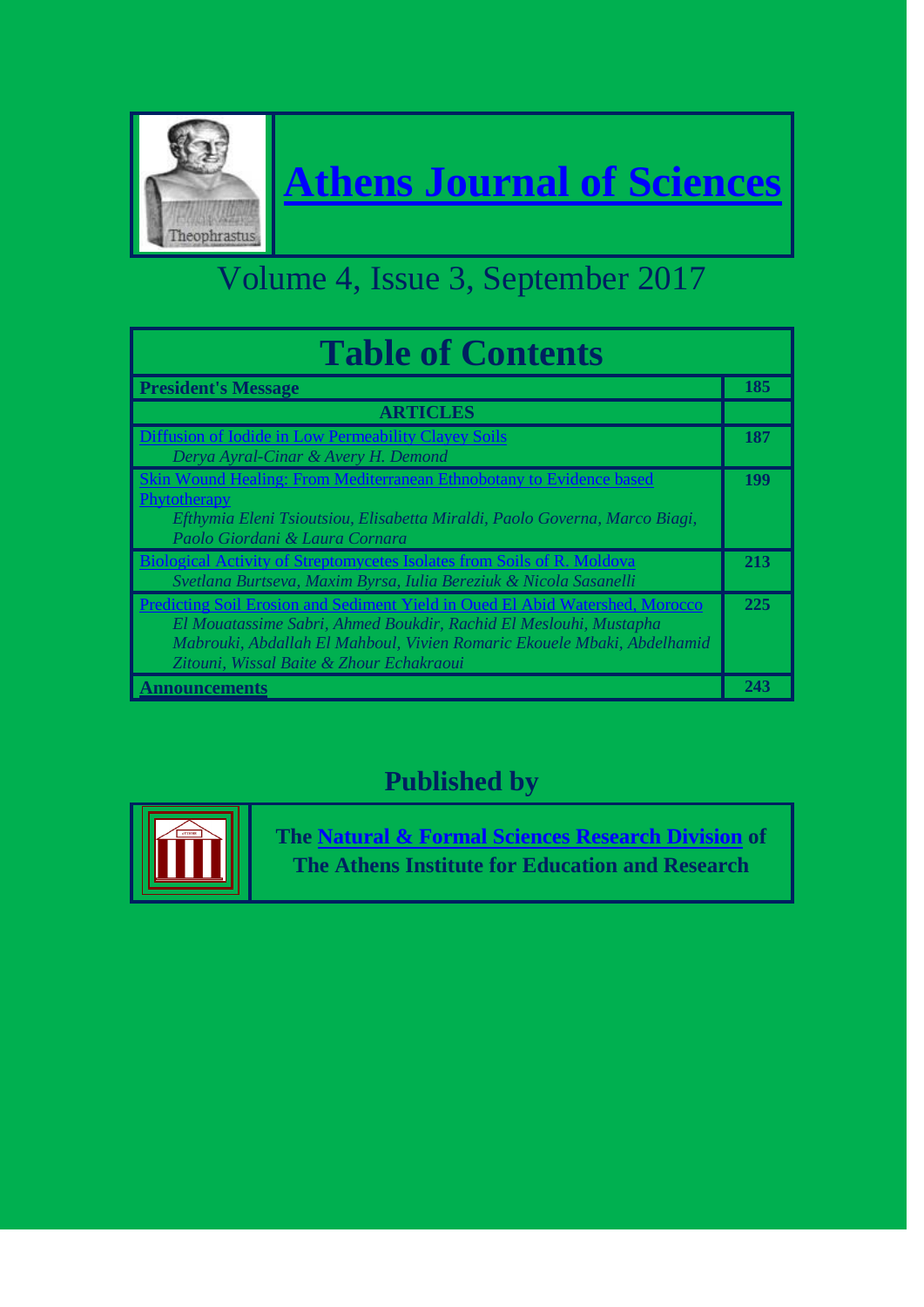[Athens Journal of Science:](http://www.athensjournals.gr/ajs) A journal of The [Natural & Formal Sciences](http://www.atiner.gr/SRD.htm) of The Athens Institute for Education and Research: ISSN NUMBER: 2241-8466 DOI: 10.30958/ajs

#### **Editors of this Journal**

- **Dr. Nicolas Abatzoglou**, Head, [Environment Research Unit,](http://www.atiner.gr/docs/ENVIRONMENT_UNIT.htm) ATINER & Professor, Department of Chemical & Biotechnological Engineering, University of Sherbrook, Canada, Chair Pfizer, PAT in Pharmaceutical Engineering, Director GREEN-TPV and GRTP-C & Pwelcomes.
- **Dr. Christopher Janetopoulos**, Head, [Biology Research Unit,](http://www.atiner.gr/BIOLOGY-UNIT.htm) ATINER & Associate Professor, University of the Sciences, USA.(Biology)
- **Dr. Ethel Petrou**, Academic Member, ATINER & Professor and Chair, Department of Physics, Erie Community College-South, State University of New York, USA.
- **Dr. Ellene Tratras Contis**, Head, [Chemistry Research Unit,](http://www.atiner.gr/CHEMISTRY-UNIT.htm) ATINER & Professor of Chemistry, Eastern Michigan University, USA.(Chemistry)

#### **[Editorial and Reviewers' Board](https://www.athensjournals.gr/ajs/ajsrb)**

#### **Managing Editor**

Ms. Afrodete Papanikou

#### **Offices**

Athens Institute for Education and Research 8 Valaoritou Street, 10671 Athens, Greece Phone: + 30 210 3634210 Fax + 30 210 3634209 Email: [science-journal@atiner.gr](mailto:science-journal@atiner.gr) URL:<https://www.athensjournals.gr/ajs>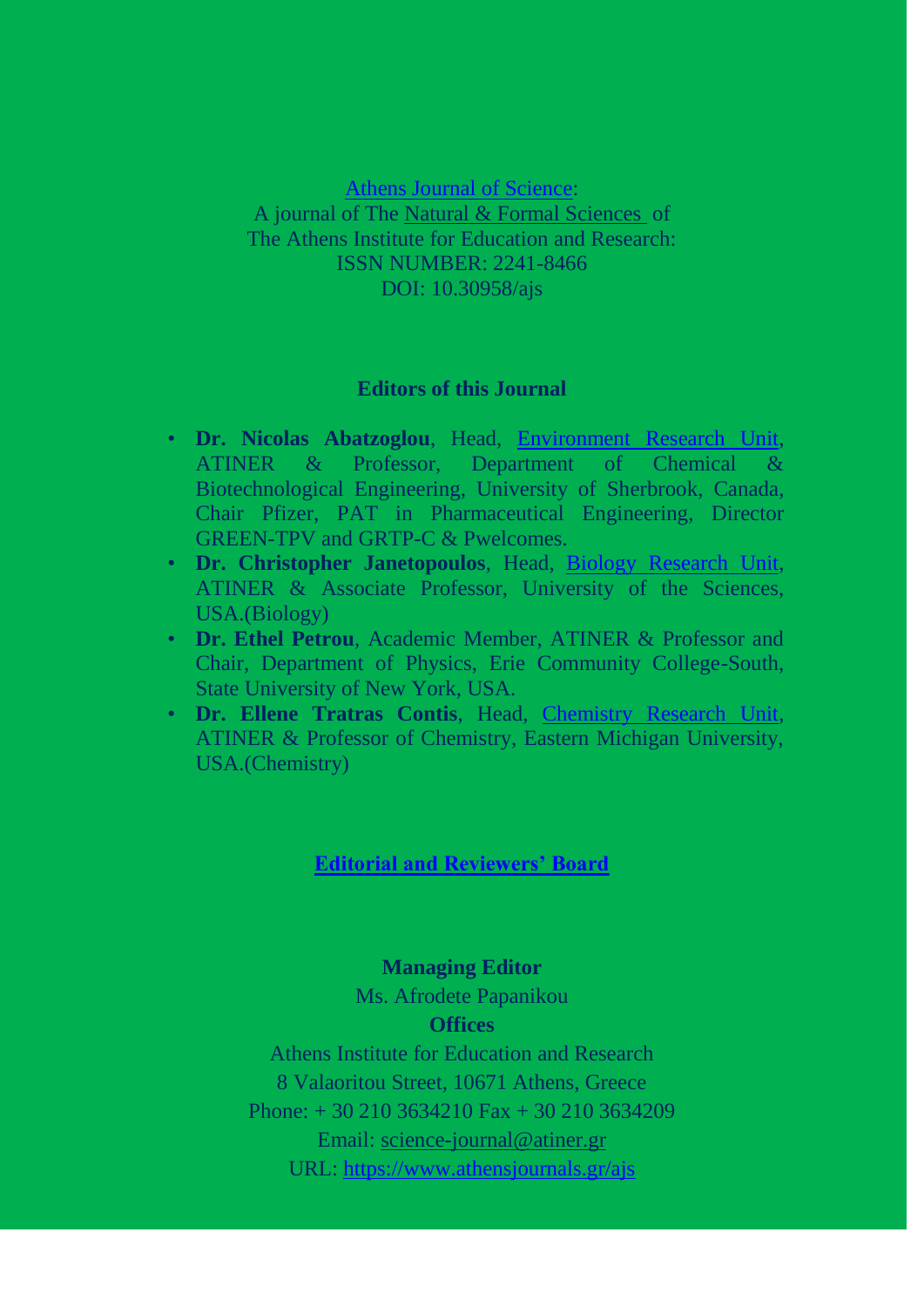# **[Athens Journal of Sciences](http://www.athensjournals.gr/ajs)**

### Volume 4, Issue 3, September 2017

| <b>Table of Contents</b>                                                                                                                                                                                                                                                  |            |
|---------------------------------------------------------------------------------------------------------------------------------------------------------------------------------------------------------------------------------------------------------------------------|------------|
| <b>President's Message</b>                                                                                                                                                                                                                                                | 185        |
| <b>ARTICLES</b>                                                                                                                                                                                                                                                           |            |
| Diffusion of Iodide in Low Permeability Clayey Soils<br>Derya Ayral-Cinar & Avery H. Demond                                                                                                                                                                               | 187        |
| Skin Wound Healing: From Mediterranean Ethnobotany to Evidence based<br>Phytotherapy<br>Efthymia Eleni Tsioutsiou, Elisabetta Miraldi, Paolo Governa, Marco Biagi,<br>Paolo Giordani & Laura Cornara                                                                      | <b>199</b> |
| Biological Activity of Streptomycetes Isolates from Soils of R. Moldova<br>Svetlana Burtseva, Maxim Byrsa, Iulia Bereziuk & Nicola Sasanelli                                                                                                                              | 213        |
| Predicting Soil Erosion and Sediment Yield in Oued El Abid Watershed, Morocco<br>El Mouatassime Sabri, Ahmed Boukdir, Rachid El Meslouhi, Mustapha<br>Mabrouki, Abdallah El Mahboul, Vivien Romaric Ekouele Mbaki, Abdelhamid<br>Zitouni, Wissal Baite & Zhour Echakraoui | 225        |
| <u>Announcements</u>                                                                                                                                                                                                                                                      | 243        |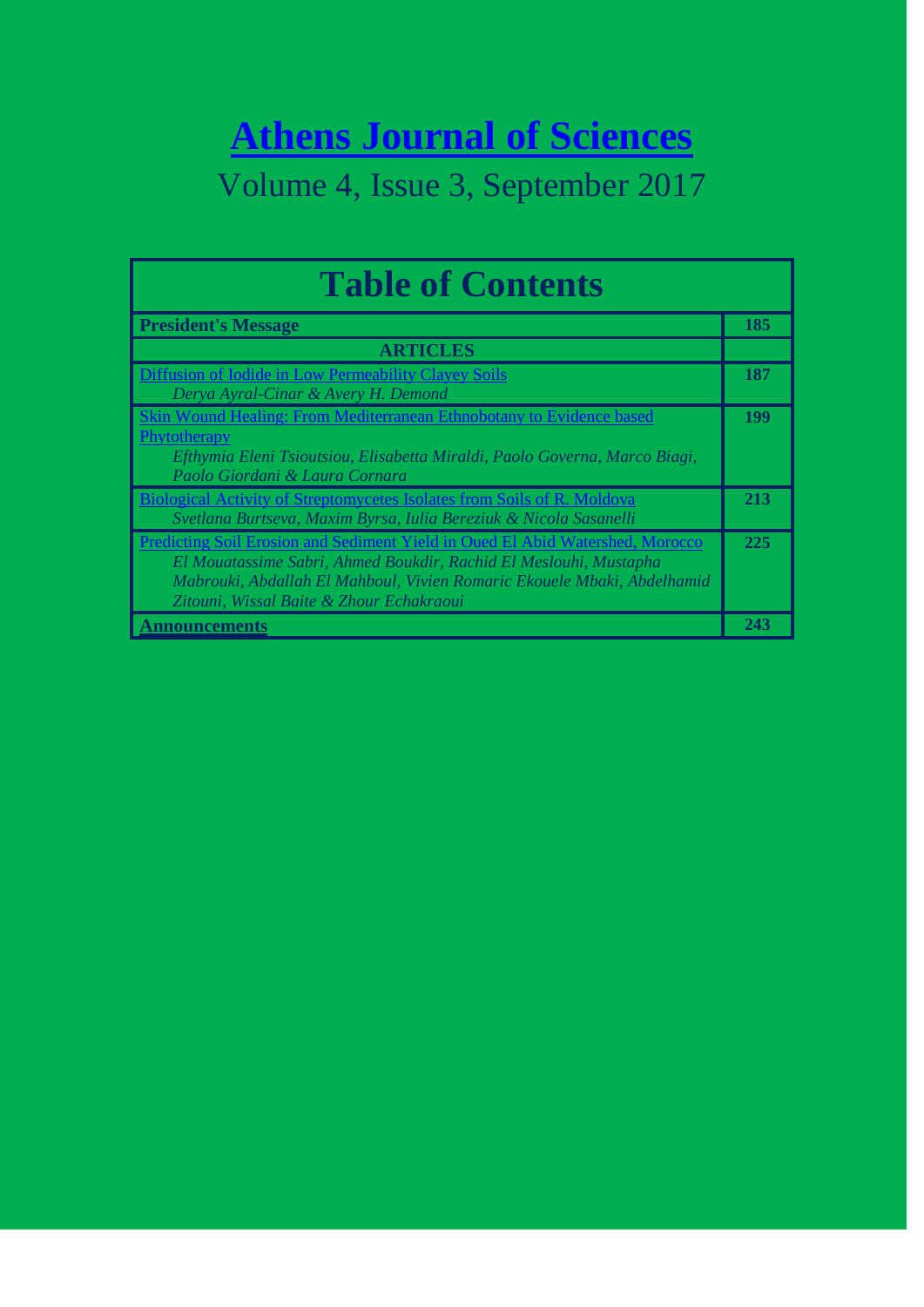Theophrastus was a Greek philosopher of the Peripatetic school, and immediate successor of Aristotle in leadership of the Lyceum.